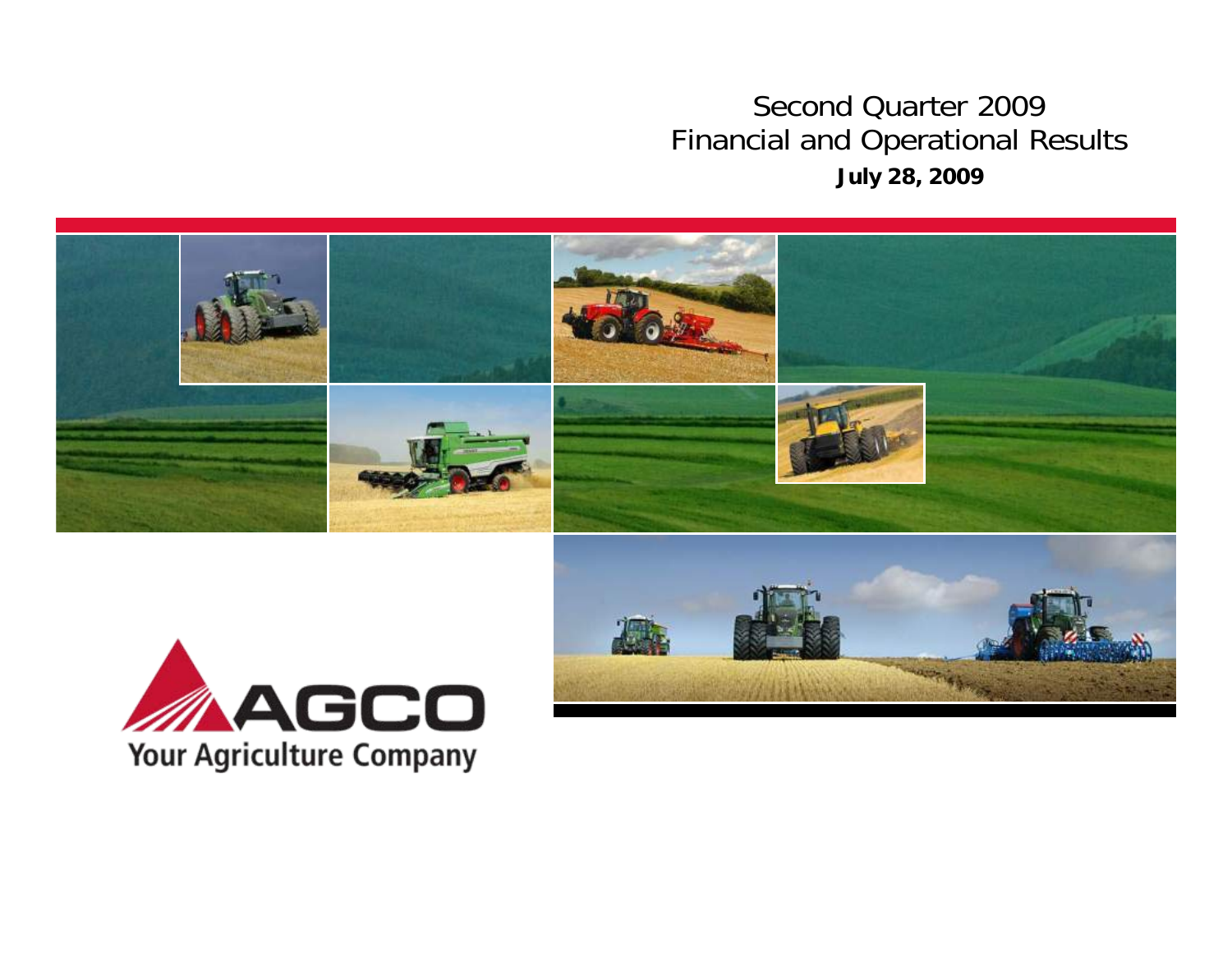### **Forward-Looking Statements**

Statements that are not historical facts, including the projections of future sales, earnings, production levels, market conditions, availability of financing, general economic conditions, currency translation impacts, working capital (and its components), cash flow, effect of new accounting rules, pricing levels, capital expenditures, plant shutdowns, engineering expense and strategic initiatives, are forward-looking and subject to risks which could cause actual results to differ materially from those suggested by the statements. The following are among the factors that could cause actual results to differ materially from the results discussed in or implied by the forward-looking statements: our results depend entirely on the agricultural industry, the economic downturn has and will continue to impact sales, we depend upon suppliers for components and parts, a majority of our sales and manufacturing takes place outside the United States, and we are subject to exchange and interest rate changes. Further information concerning these and other factors is included in AGCO's filings with the SEC, including its Form 10-K for the year ended December 31, 2008. The Company disclaims any responsibility to update any forward-looking statements.

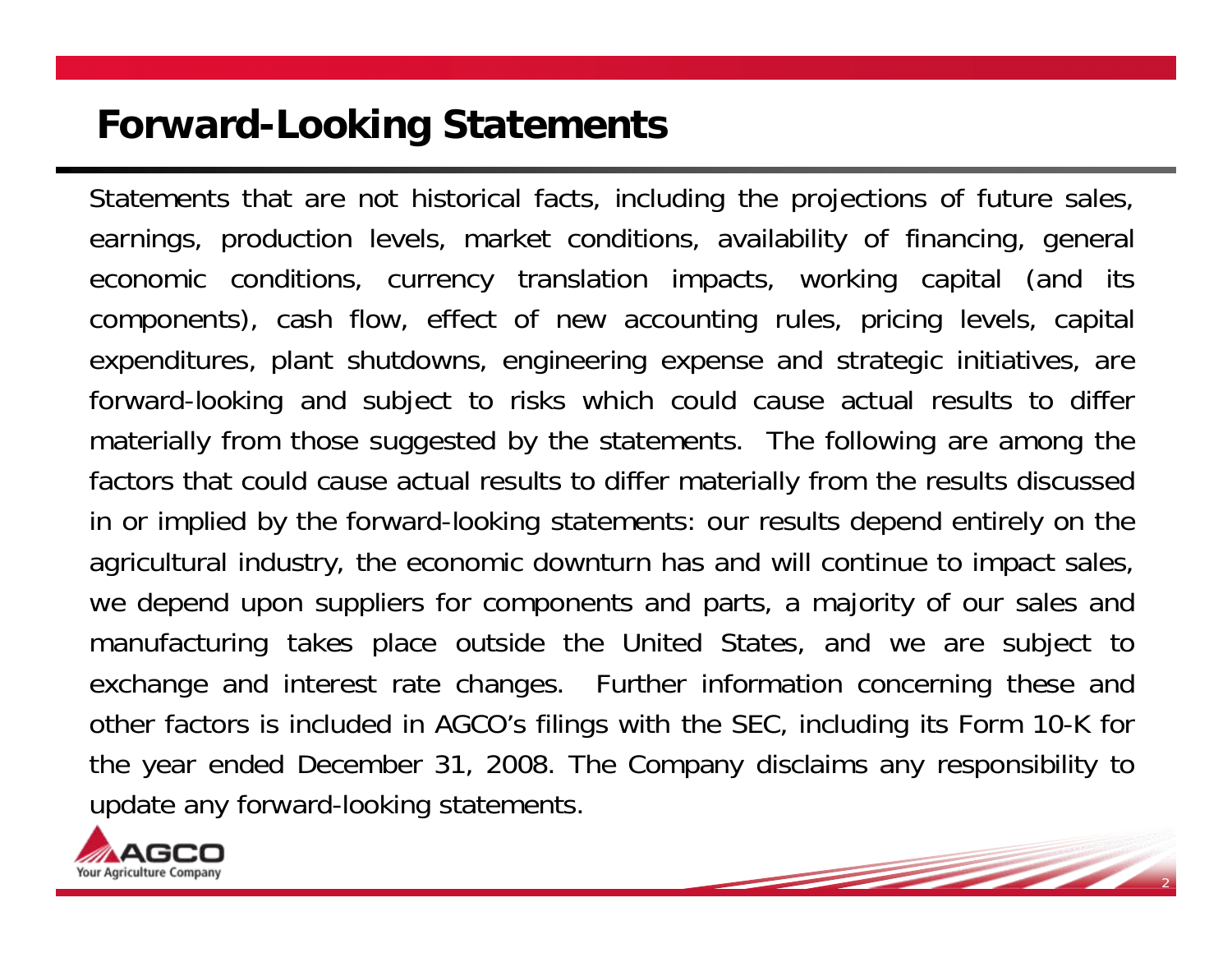|                        | <b>Q209</b> | Q209 vs<br><b>Q208</b> | YTD<br>2009 | <b>YTD09 vs</b><br><b>YTD08</b> |
|------------------------|-------------|------------------------|-------------|---------------------------------|
| Net Sales (\$Ms)       | 1,795.2     | $-25.1%$               | 3,374.2     | $-19.3%$                        |
| Gross Profit (\$Ms)    | 291.5       | $-31.9%$               | 563.8       | $-24.2%$                        |
| Adj. Op. Inc. $*($Ms)$ | 80.6        | $-57.4%$               | 139.2       | $-50.9%$                        |
| Adj. Op. Margin*       | 4.5%        | $-340$ bps             | 4.1%        | $-270$ bps                      |
| Adj. Diluted EPS*      | \$0.64      | $-$0.67$               | \$1.00      | $-$0.90$                        |

\*Reflects adjusted results, which exclude restructuring and other infrequent items. Please see our SEC filings for more information.

 $\overline{\phantom{0}}$ 

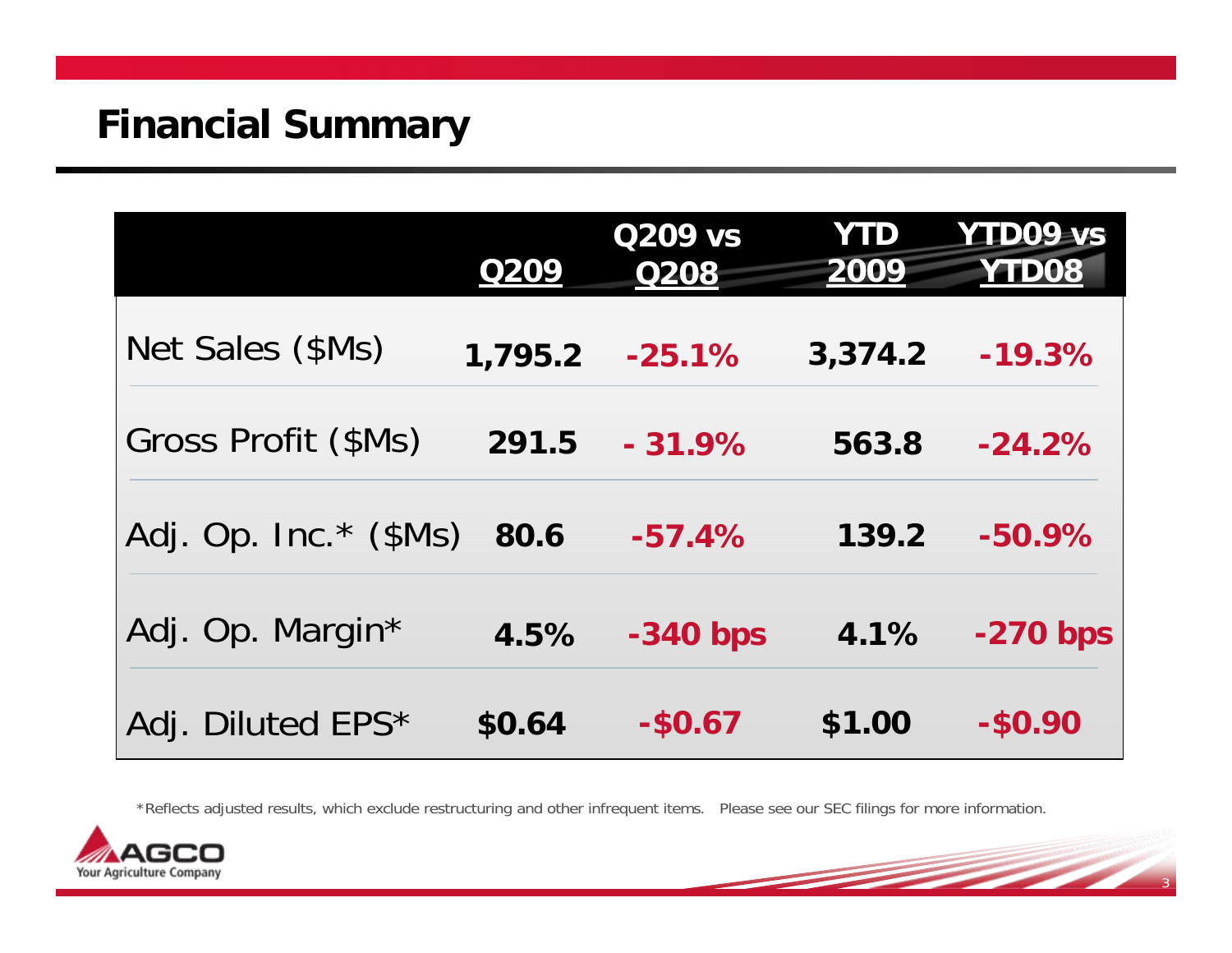# **Tractor/Combine Production**

### **Production Units**

Your Agriculture Company



- Production down 35% in Q209 vs Q208
- Q309 production expected to be down 30-35%
- Full year 2009 production projected to be down 20-25% from 2008

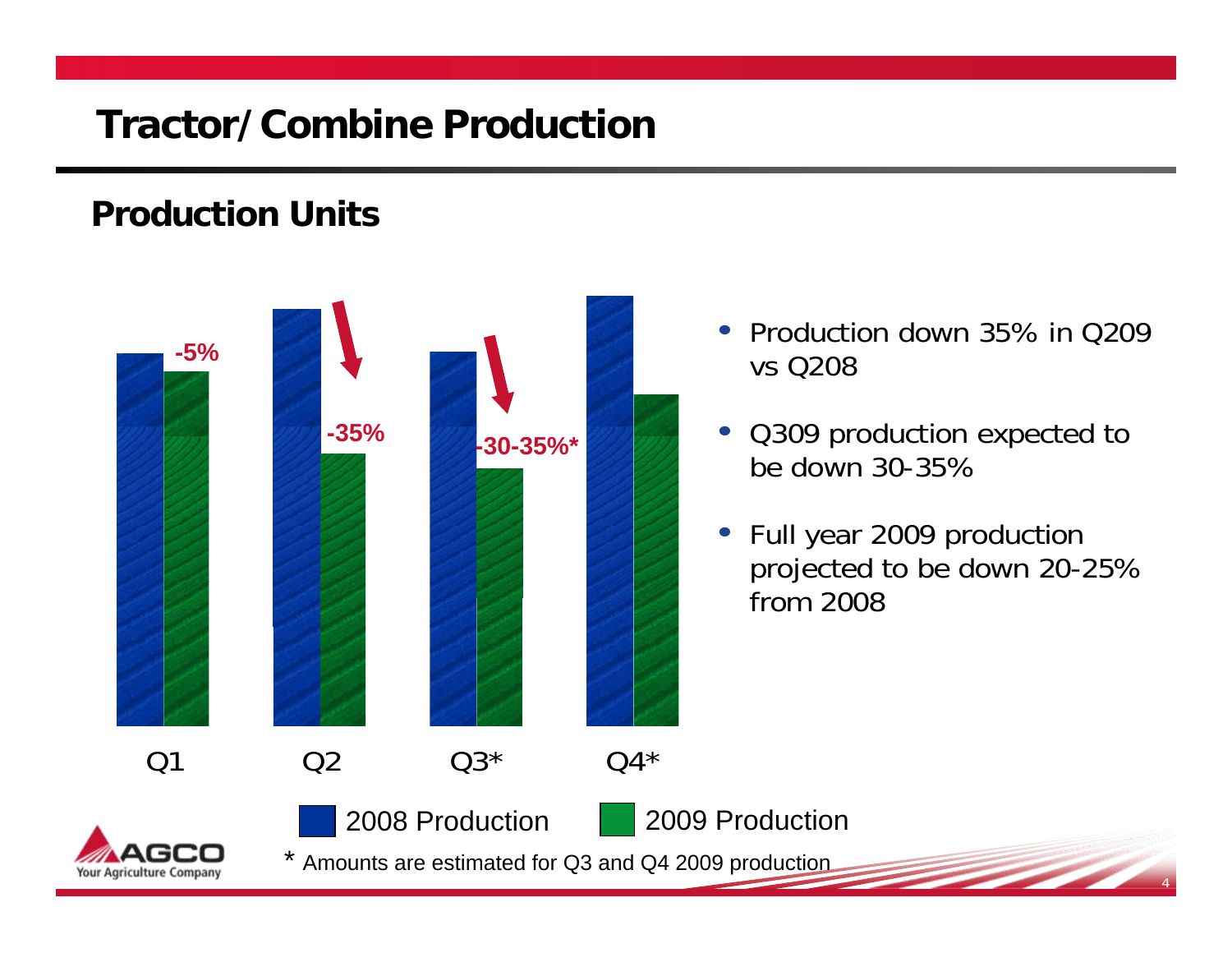# **Industry Overview**

| <b>June 2009 YTD Retail Units</b> |                        |                       |
|-----------------------------------|------------------------|-----------------------|
| <b>North America</b>              |                        | <b>YTD09 vs YTD08</b> |
| <b>Tractors</b>                   | - Industry<br>$- AGCO$ | $-22%$                |
| Combines                          | - Industry<br>$- AGCO$ | $+30\%$               |
| <b>Europe</b>                     |                        |                       |
| <b>Tractors</b>                   | - Industry             | $-13%$                |
|                                   | $- AGCO$               | $\downarrow$          |
| <b>South America</b>              |                        |                       |
| <b>Tractors</b>                   | - Industry             | $-25%$                |
|                                   | $- AGCO$               | しし                    |
| Combines                          | - Industry             | $-48%$                |
|                                   | $- AGCO$               |                       |

5

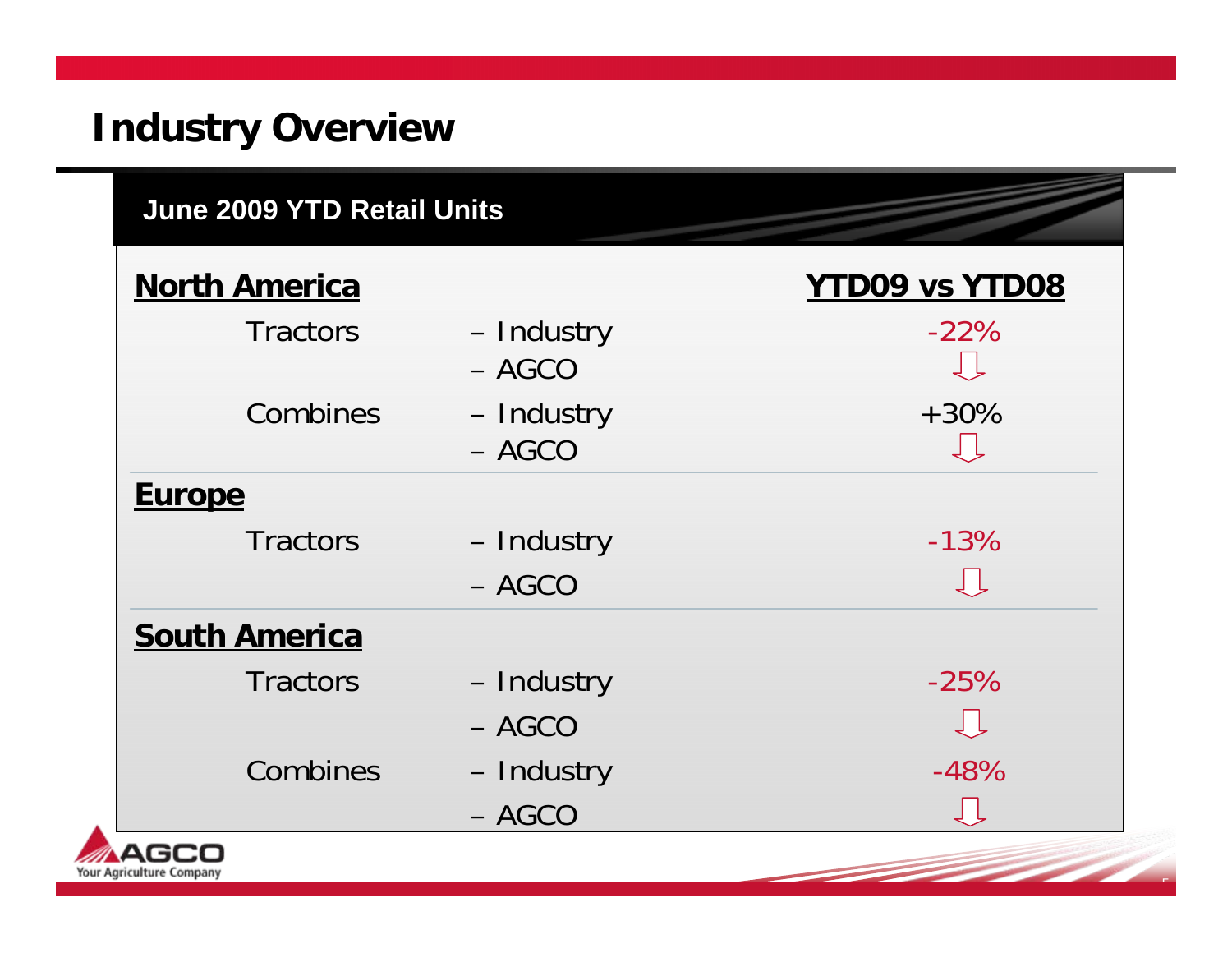### **Regional Net Sales Results**

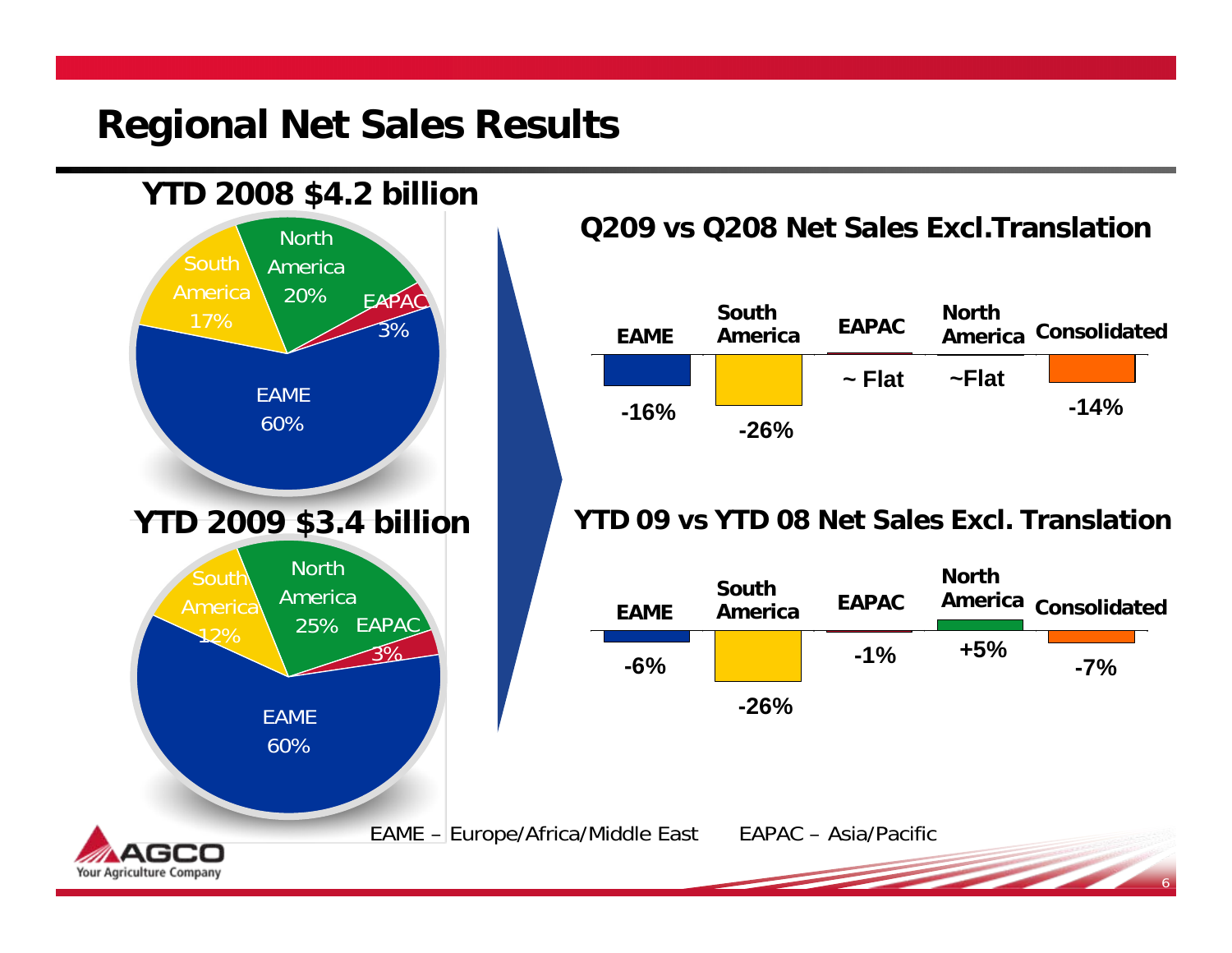### **Sales and Margins**



7

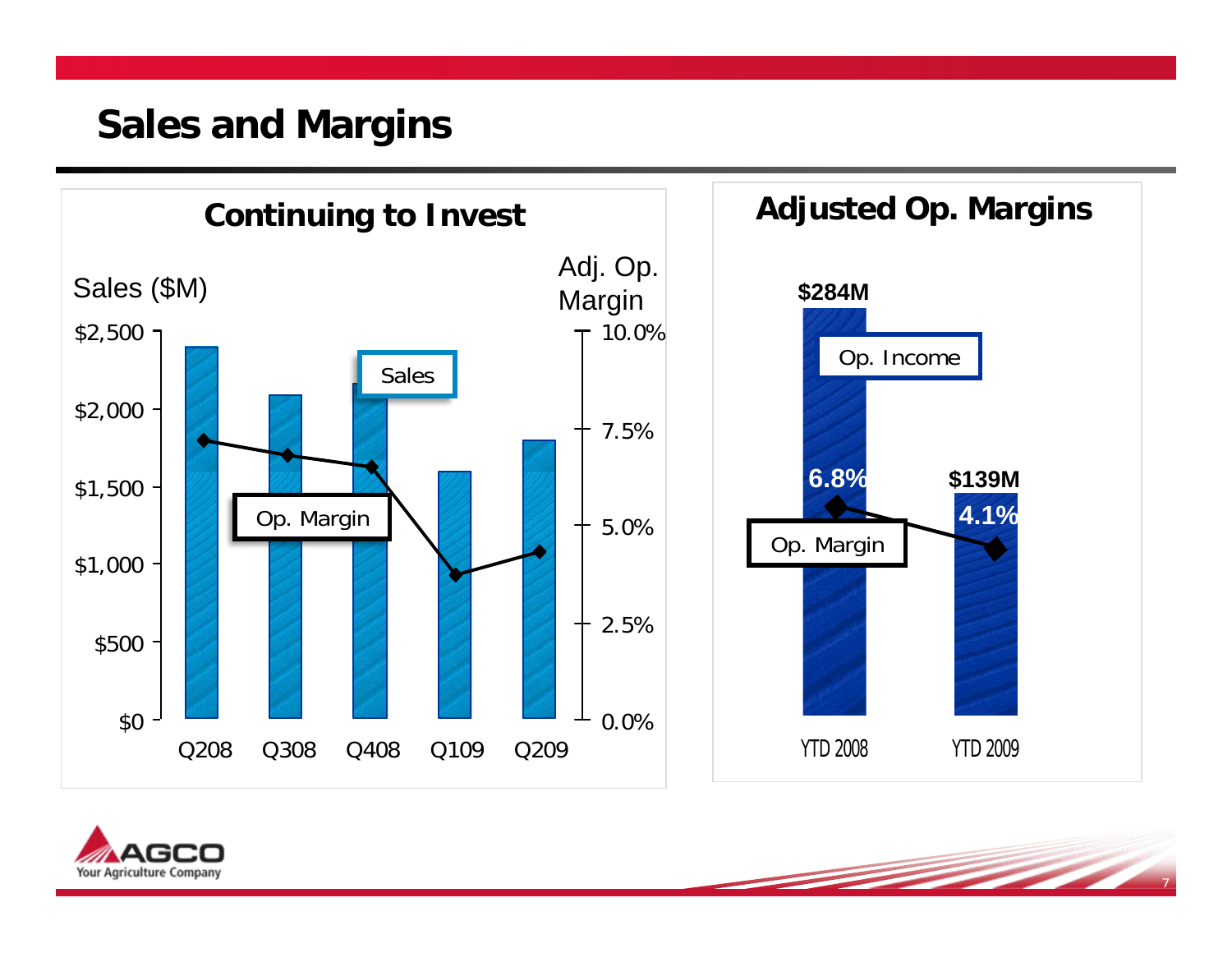### **Progress in Reducing Working Capital**



- 2009 focus to reduce working capital in line with demand
- 2H09 production cuts expected to have significant impact on 2H09 sales and earnings

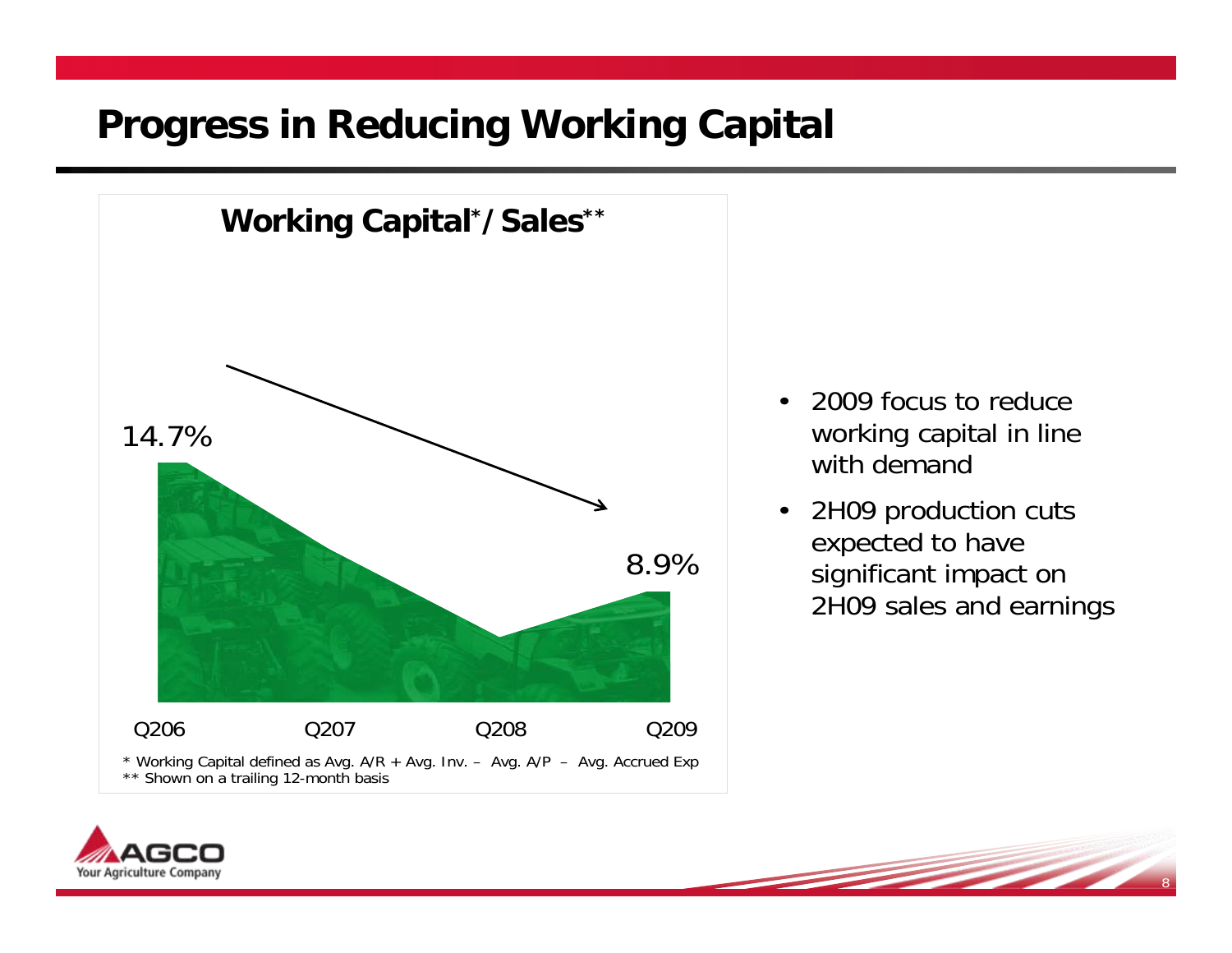#### **1H Free Cash Flow**

(6 Months Ended June 30 )

#### **Full Year Free Cash Flow**

(Year Ended December 31 )



- Production cuts in 1H09 reduced accounts payable and inventory levels
- Second half of year seasonally stronger for Free Cash Flow
- Strong focus on working capital reduction in Q3 and Q4 of 2009

Note: Free Cash flow is defined as net cash from operations less capital expenditures

\* Projection for 2009

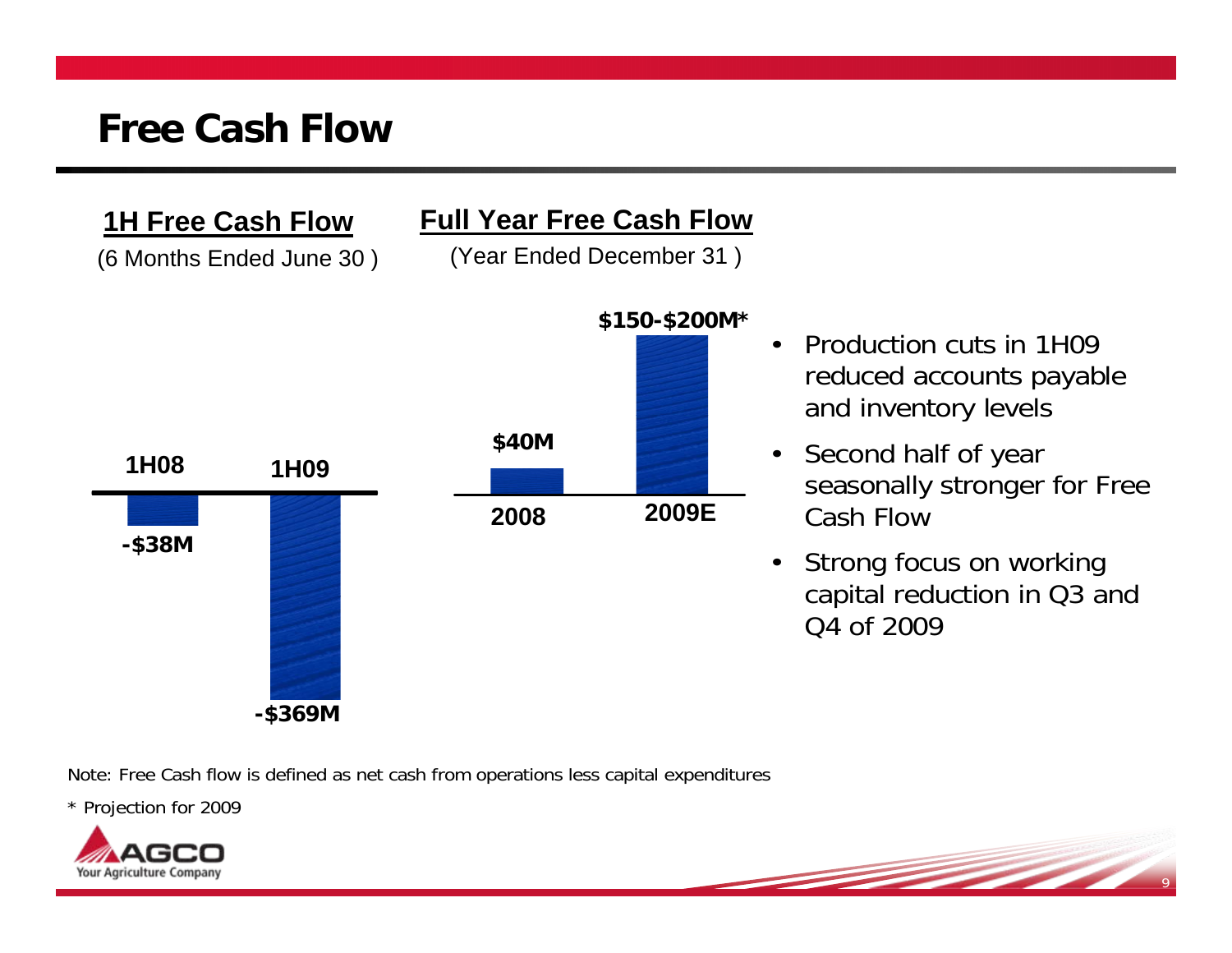# **2009 Assumptions**

### **Summary**

- Significant uncertainty due to the financial crisis and global recession
- Agricultural industry sales
	- NA down approximately 20-25% vs. 2008
	- SA down 30-35% vs. 2008
	- Western Europe down approximately 10-15% vs. 2008
- Currency impacts reduce sales by 9%-10%
- 3.5% 4% price increases
- Increased engineering expense for new product development and Tier 4 emission requirements
- New accounting rule for convertible debt will result in an additional \$15M of non-cash interest expense



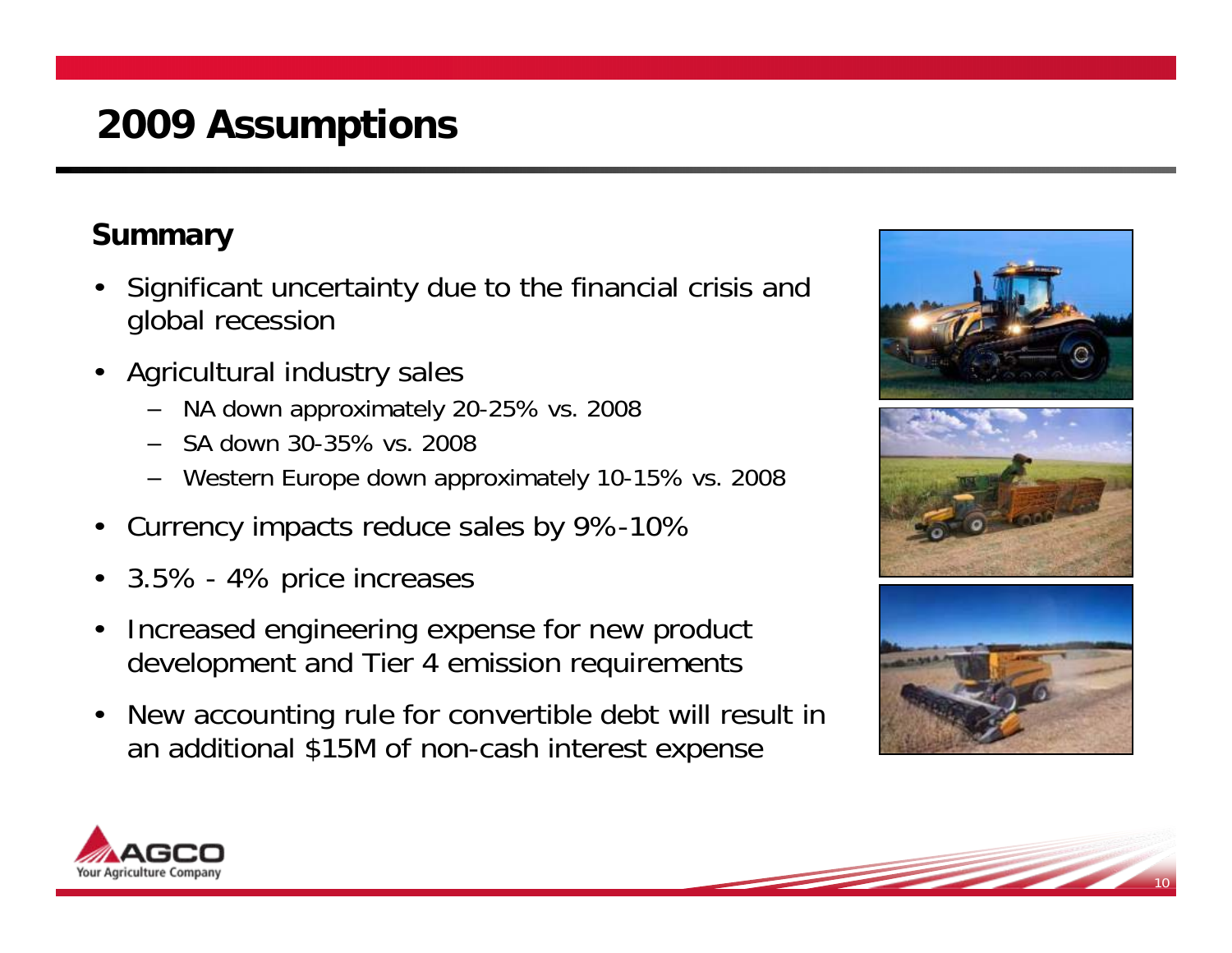| <b>Total sales</b>   | \$6.5-\$6.8B  |
|----------------------|---------------|
| <b>Diluted EPS</b>   | \$2.00-\$2.25 |
| Capital expenditures | \$250-\$275M  |
| Free cash flow*      | \$150-\$200M  |
|                      |               |

\*Free cash flow is defined as net cash from operations less capital expenditures.



and the second contract of the contract of the contract of the contract of the contract of the contract of the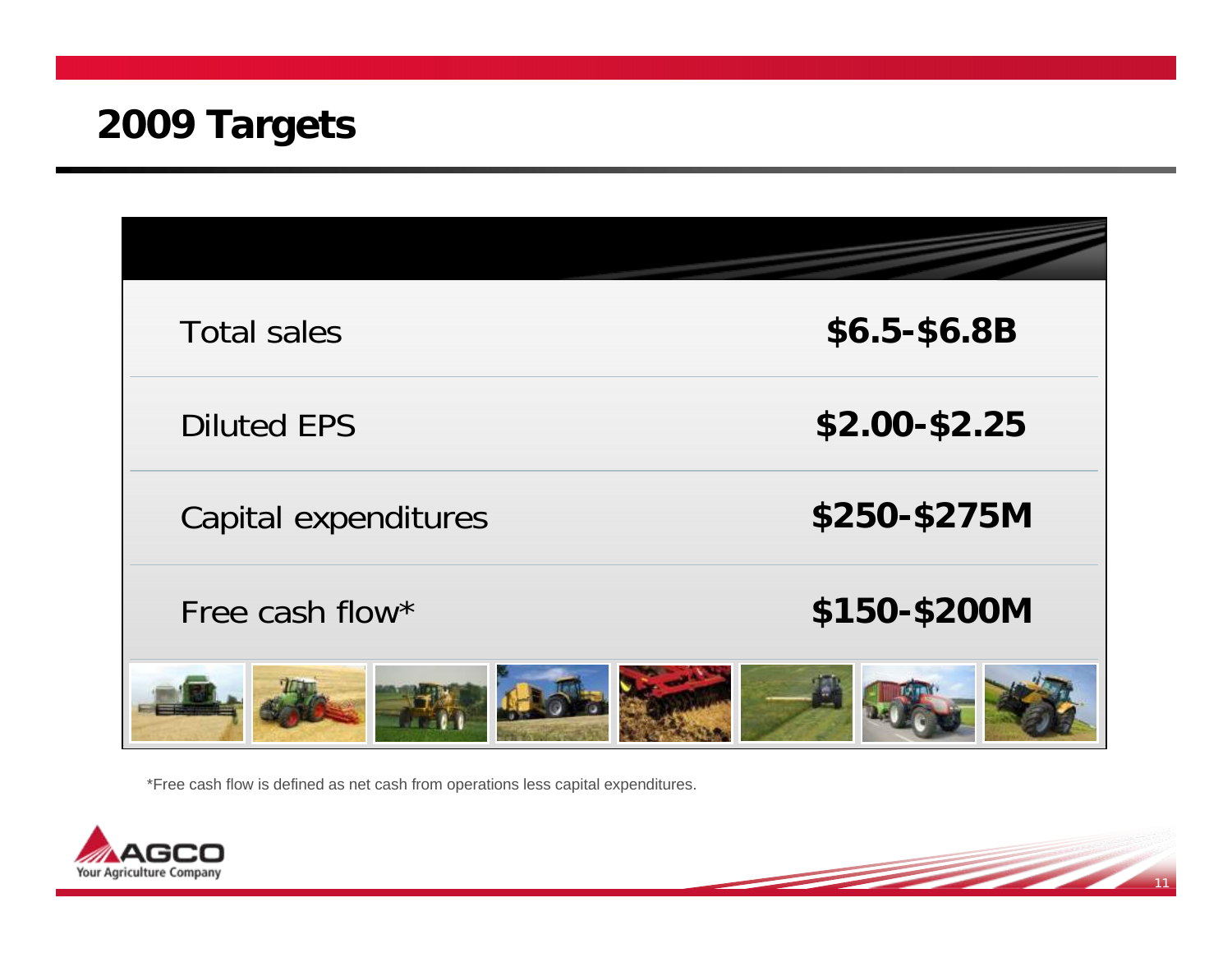| Free Cash Flow (\$M)                               | <b>Estimated Year</b><br>ended<br>December 31,<br>2009 | Year<br>ended<br>December 31,<br>2008 |  |
|----------------------------------------------------|--------------------------------------------------------|---------------------------------------|--|
| Net cash provided by operating activities<br>Less: | 425-500<br>\$                                          | 291                                   |  |
| Capital expenditures                               | $(275-300)$                                            | (251)                                 |  |
| Free cash flow                                     | 150-200                                                | 40                                    |  |

 $\overline{\phantom{a}}$ 

Note: Free cash flow is defined as net cash from operations less capital expenditures

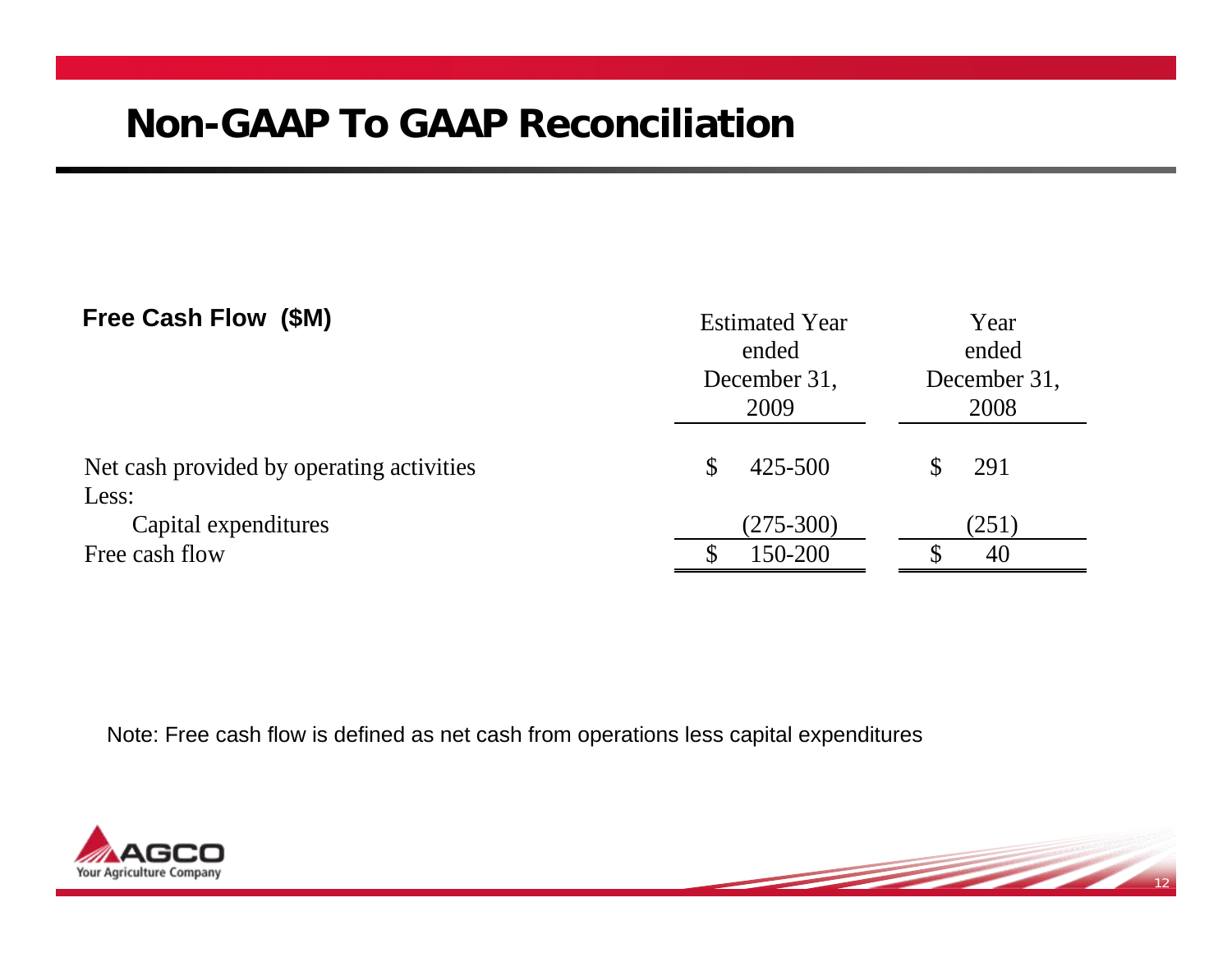#### **Free Cash Flow (\$M)**

| $1.000$ vadit tivit (viti)                          | Six Months<br>ended<br>June 30,<br>2009 | Six Months<br>ended<br>June 30,<br>2008 |
|-----------------------------------------------------|-----------------------------------------|-----------------------------------------|
| Net cash (used in) provided by operating activities | (268)<br>\$                             | 61                                      |
| Less:                                               |                                         |                                         |
| Capital expenditures                                | (101)                                   | (99                                     |
| Free cash flow                                      | (369)                                   | (38)                                    |

Note: Free cash flow is defined as net cash used by operations less capital expenditures

 $\overline{\phantom{a}}$ 

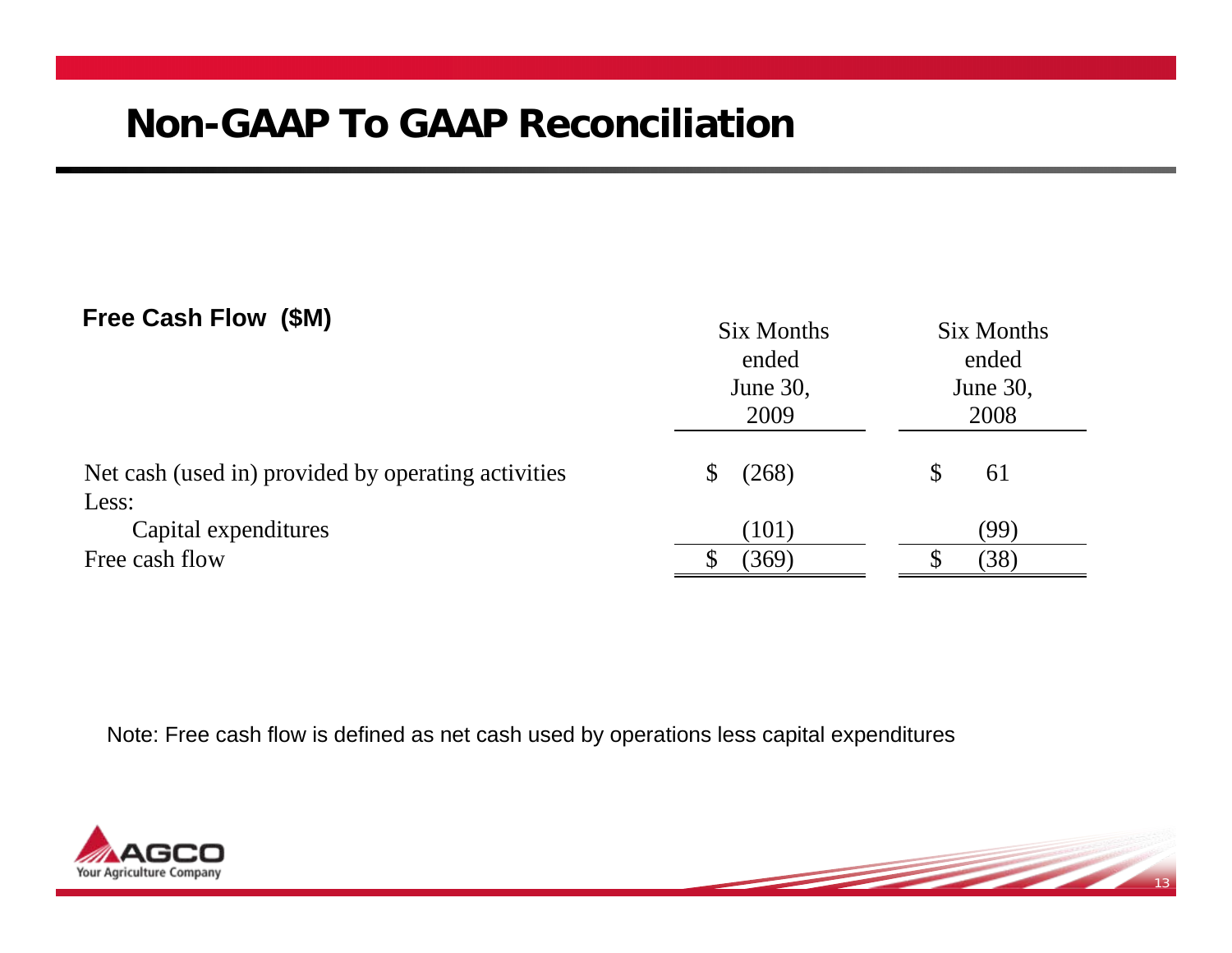# **Non-GAAP To GAAP Reconciliation**

\$M (except per share amts)

|                                                                | Three months ended June 30,                      |                                         |                                     |                            |                                         |
|----------------------------------------------------------------|--------------------------------------------------|-----------------------------------------|-------------------------------------|----------------------------|-----------------------------------------|
|                                                                | 2009                                             |                                         | 2008                                |                            |                                         |
| Income<br>From<br><b>Operations</b>                            | <b>Net</b><br>Income <sup><math>(1)</math></sup> | Earnings<br>Per<br>Share <sup>(1)</sup> | Income<br>From<br><b>Operations</b> | <b>Net</b><br>Income $(1)$ | Earnings<br>Per<br>Share <sup>(1)</sup> |
| 80.6<br>As adjusted<br>$\mathbb{S}$<br>Restructuring and other | \$59.6                                           | \$0.64                                  | \$189.2                             | \$129.6                    | \$1.31                                  |
| 2.8<br>infrequent expenses                                     | 2.2                                              | 0.02                                    | 0.1                                 |                            |                                         |
| \$77.8<br>As reported                                          | 57.4                                             | \$0.61                                  | \$189.1                             | \$129.6                    | \$1.31                                  |

 $(1)$  After tax (rounding may impact the summation of certain line items).

See accompanying notes in the Company's press release.

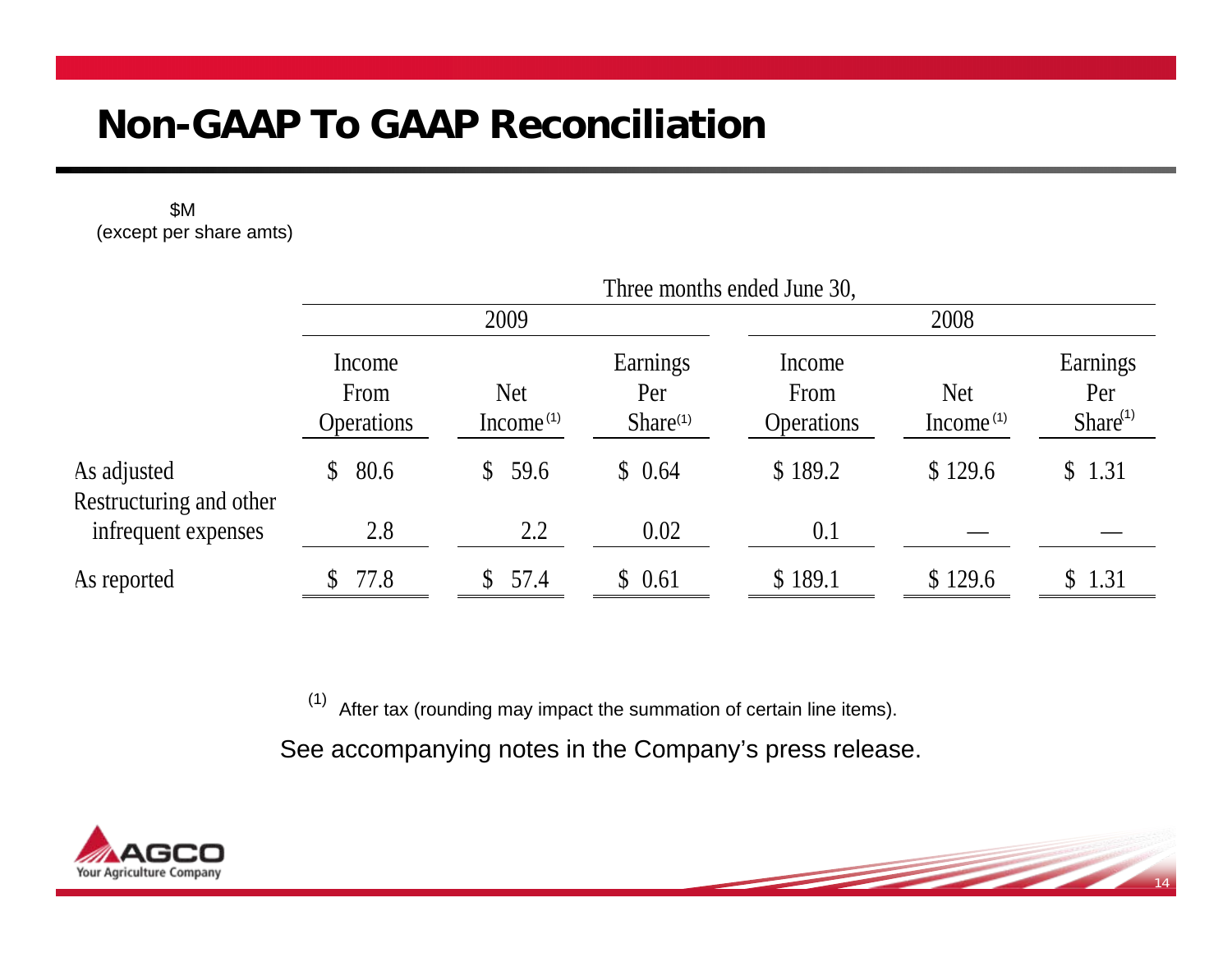# **Non-GAAP To GAAP Reconciliation**

\$M (except per share amts)

|                                        | Six months ended June 30,           |                                     |                                |                                     |                                                  |                                |
|----------------------------------------|-------------------------------------|-------------------------------------|--------------------------------|-------------------------------------|--------------------------------------------------|--------------------------------|
|                                        | 2009                                |                                     |                                | 2008                                |                                                  |                                |
|                                        | Income<br>From<br><b>Operations</b> | <b>Net</b><br>Income <sup>(1)</sup> | Earnings<br>Per<br>Share $(1)$ | Income<br>From<br><b>Operations</b> | <b>Net</b><br>Income <sup><math>(1)</math></sup> | Earnings<br>Per<br>Share $(1)$ |
| As adjusted<br>Restructuring and other | \$139.2                             | 93.3<br>$\mathbb{S}^-$              | \$1.00                         | \$283.5                             | \$188.5                                          | \$1.90                         |
| infrequent expenses                    | 2.8                                 | 2.2                                 | 0.02                           | 0.2                                 | 0.1                                              |                                |
| As reported                            | \$136.4                             | 91.1                                | \$0.98                         | \$283.3                             | \$188.4                                          | \$1.90                         |

 $(1)$  After tax

See accompanying notes in the Company's press release.